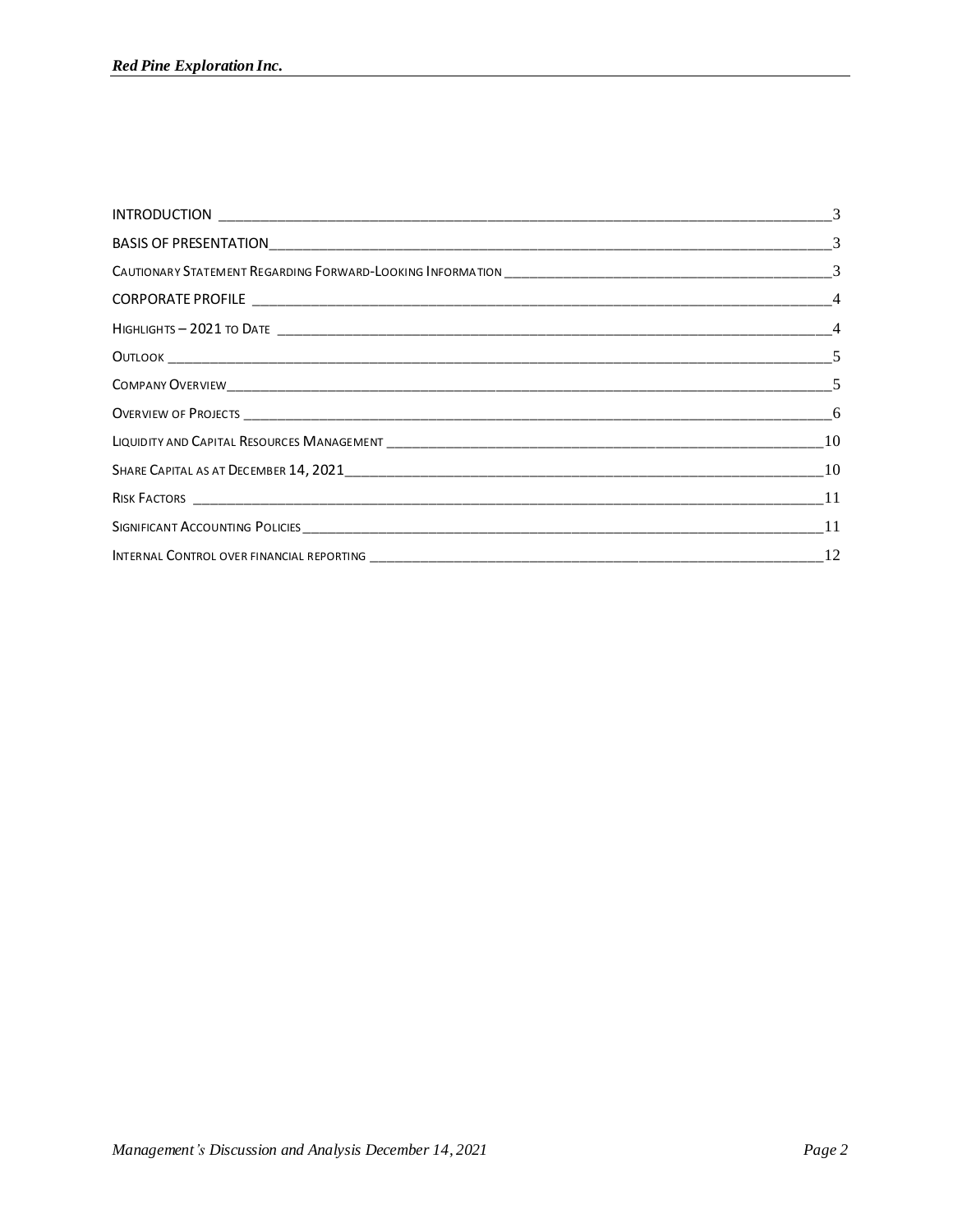# **Red Pine Exploration Inc. Management's Discussion and Analysis For the Three Months Ended October 31, 2021**

# **INTRODUCTION**

The following management's discussion and analysis ("MD&A") is intended to help the reader understand the Red Pine Exploration Inc.'s (the "Company", "we" or "our"), operations, financial performance and present and future business environment. This MD&A should be read in conjunction with the Company's condensed interim consolidated financial statements and notes thereto as at and for the three months ended October 31, 2021 (the "**Financial Statements**").

### **BASIS OF PRESENTATION**

This MD&A and the Financial Statements have been prepared in Canadian dollars ("CAD" or "\$"), unless otherwise indicated, and in accordance with International Financial Reporting Standards ("IFRS"). For the purposes of preparing our MD&A, we consider the materiality of information. We evaluate materiality with reference to all relevant circumstances, including potential market sensitivity. Information is considered material if: (i) it would significantly alter the total mix of information available to investors; or (ii) there is a substantial likelihood that a reasonable investor would consider it important in making an investment decision; or (iii) such information results in, or would reasonably be expected to result in, a significant change in the market price or value of our shares.

This MD&A of financial results is dated December 14, 2021 and should be read in conjunction with the Financial Statements. This MD&A and the accompanying Financial Statements have been prepared and reviewed and approved by the Company's Board of Directors.

### **CAUTIONARY STATEMENT REGARDING FORWARD-LOOKING INFORMATION**

Certain statements contained in this document constitute "forward-looking information". When used in this document, the words "may", "would", "could", "will", "intend", "plan", "propose", "anticipate", "believe", used by any of the Company's management, are intended to identify forward-looking information. Such statements reflect the Company's forecasts, estimates and expectations, as they relate to the Company's current views based on their experience and expertise with respect to future events and are subject to certain risks, uncertainties and assumptions. Many factors could cause the Company's actual results, performance or achievements to be materially different from any future results, performance or achievements that may be expressed or implied by such forward-looking statements.

Given these risks and uncertainties, readers are cautioned not to place undue reliance on such forwardlooking statements. The Company does not intend, and does not assume any obligation, to update any such factors or to publicly announce the result of any revisions to any of the forward-looking statements contained herein to reflect future results, events or developments unless required by law.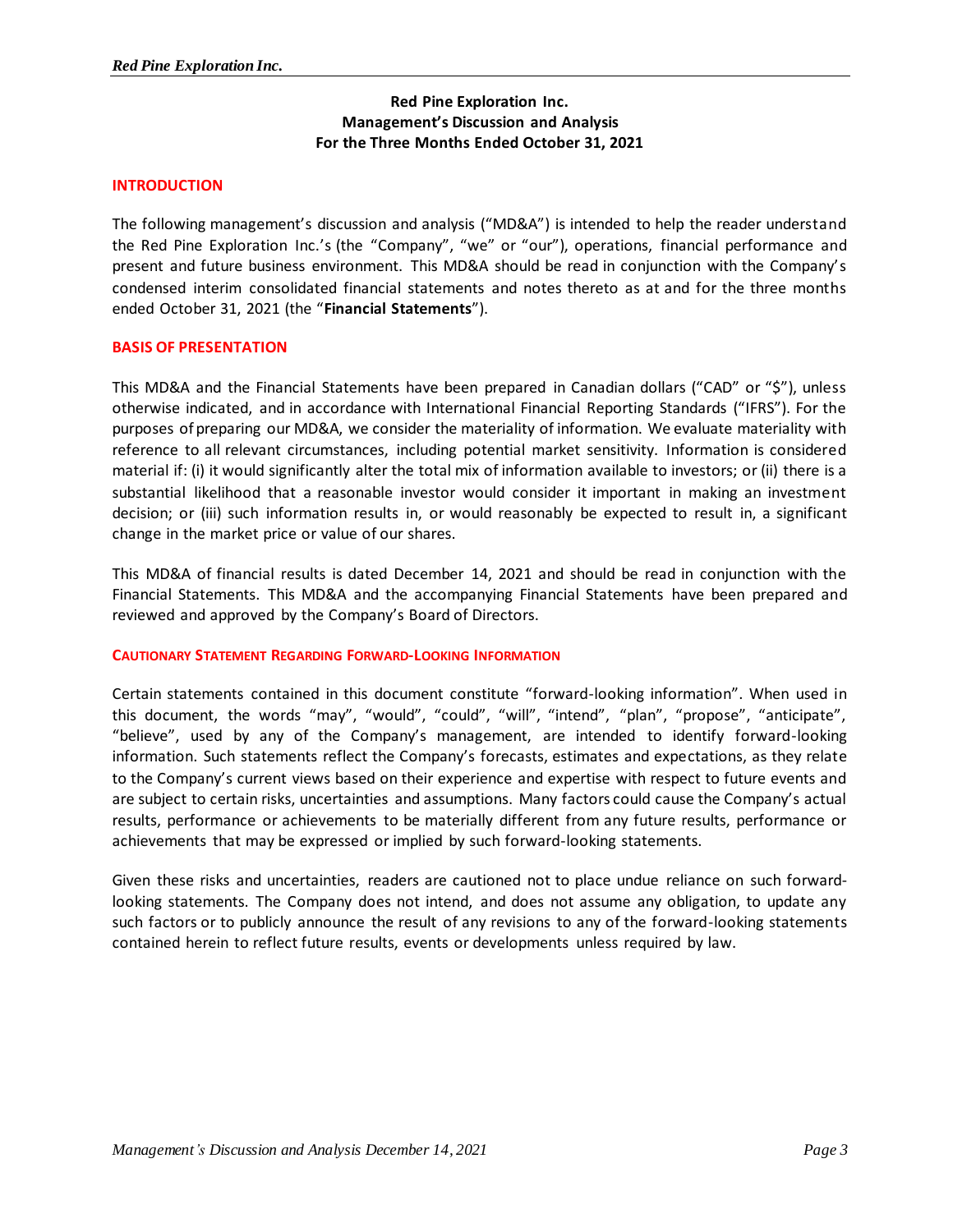# **CORPORATE PROFILE**

### **HIGHLIGHTS – 2021 TO DATE**

- Wawa Gold Project activities:
	- Discovery of high-grade gold mineralization in the Jubilee Shear Zone and the newly identified Sadowski Gold Zone, as announced August 12, 2021.
	- Discovery of high-grade gold mineralization, announced September 2, 2021, in the Minto Vein 30 metres down-dip of the current boundary of the Minto Mine Deposit inferred resource.
	- Reported, on November 8, 2021, a significant gold intersection from its 2021 drilling program in the Surluga South discovery area. The Surluga South discovery is now extending more than 500 metres down-dip from the boundary of the deposit.
	- In August 2021, completed the sale of the Algoma-Talisman Property to Newton Gold Corp. for \$1,050,000, which was received in installments of \$550,000 upon signing the agreement and \$500,000 on October 28, 2021. In addition, Newton will grant a net smelter royalty of 1.5% (the "Royalty") from mineral production on the Property to Red Pine, which can be repurchased by Newton for \$500,000.
- Board and Management Update:
	- Rachel Goldman was appointed to the Board of Directors on October 1, 2021. Dr. Robert Dodds resigned from the Board effective October 1, 2021.
	- Jim O'Neill was appointed as Chief Financial Officer and Corporate Secretary effective November 8, 2021.
- Financing:
	- Bought Deal \$8,400,405 On November 18, 2021, the Company announced that it had closed a "bought deal" private placement (the "Offering") with Haywood Securities Inc. ("Haywood"), which was originally announced on October 28, 2021. The Offering consisted of 12,923,700 flow-through shares of the Company (the "FT Shares"), including full exercise of the Underwriter's Option, at a price of C\$0.65 per FT Share, such FT Shares qualifying as "flowthrough shares" (within the meaning of subsection 66(15) of the Income Tax Act (Canada)), for aggregate gross proceeds of C\$8,400,405. The gross proceeds from the Offering will be used by the Company to incur eligible "Canadian exploration expenses" that will qualify as "flowthrough mining expenditures" as such terms are defined in the Income Tax Act (Canada) (the "Qualifying Expenditures") related to the Company's projects in Ontario. All Qualifying Expenditures will be renounced in favour of the subscribers of the FT Shares effective December 31, 2021.
	- Warrants Exercised related to the December 31, 2019 financing, which were due to expire December 31, 2021, began to be exercised in November 2021. As of December 14, 2021, warrants exercised have or will result in the issuance of 6,159,033 common shares for gross proceeds of \$3,079,516. Following the warrants exercised through December 14, 2021, 3,774,912 warrants with an exercise price of \$0.50 per share will expire at December 31, 2021, unless exercised.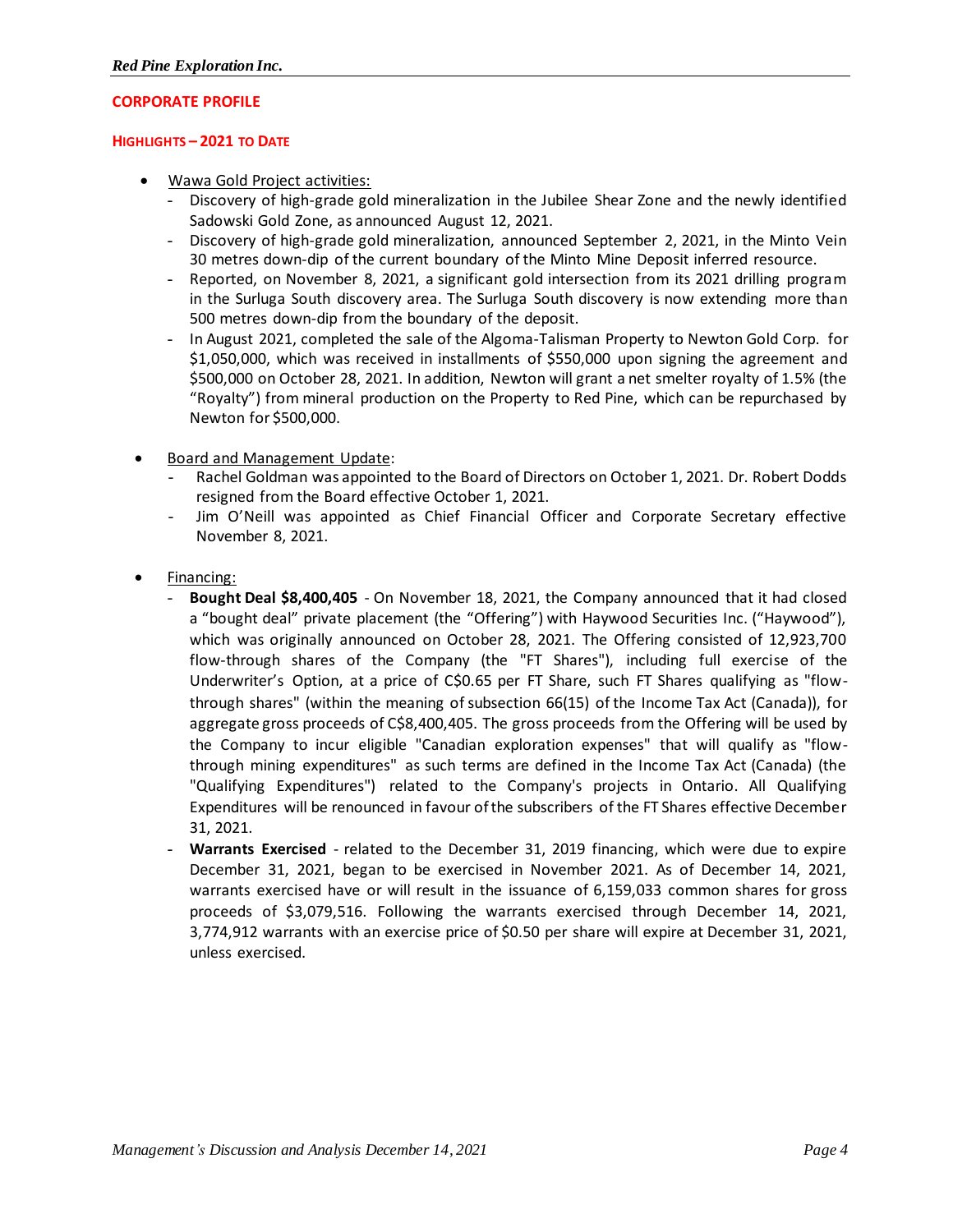# **OUTLOOK**

- The Company's primary focus is to continue its high-quality exploration and evaluation of key targets within its Wawa Gold Project to grow its resource potential. Plans for the fiscal year 2022 include optimizing the drilling program execution; increasing productivity; expanding the team of geologists and core technicians increasing the number of drillers onsite and enhancing contract performance analysis and execution.
- The \$8,400,000 gross proceeds of the November 2021 financing and the recent exercise of warrants, provide the financial resources to support the continued drilling program in 2022 and suggests positive capital markets support for the Company.

# **Qualified Person**

Quentin Yarie, P.Geo, the Company's President and Chief Executive Officer is the Qualified Person, as defined by NI 43-101, who has reviewed and approved the technical information disclosed in this MD&A.

### **COMPANY OVERVIEW**

Red Pine was founded in 1936 under the laws of Ontario, Canada for the acquisition, exploration, and development of mining properties. The Company's head office and primary location of its registered records is 145 Wellington Street West, Suite 1001, Toronto, Ontario, M5J 1H8.

The Company's common shares are listed for trading on the TSX Venture Exchange ("TSXV") under the symbol "RPX". Effective November 22, 2021, the Company's" and common shares began trading on the OTCQB Marketplace, a U.S. trading platform operated by impact of the OTC Markets Group Inc. The Company's OTC stock symbol remains as "RDEXF" following the uplisting from the OTC Pink Sheets.

Red Pine is a Canadian junior precious metal exploration company engaged in the acquisition, exploration, and development of mineral properties with a particular focus on gold exploration projects located in northern Ontario. The Company's flagship asset is the Wawa Gold Project. (See Wawa Gold Project)

Our mineral properties are currently in the exploration stage, and we do not operate any mines. We have not generated operating revenues and are unlikely to pay dividends in the immediate future. Our continued operations are dependent upon the ability of the Company to obtain financing for the continued exploration of our mineral properties. We have not yet determined through a feasibility study whether the Wawa Gold Project, or any other mineral property, contains mineralization that is economically recoverable.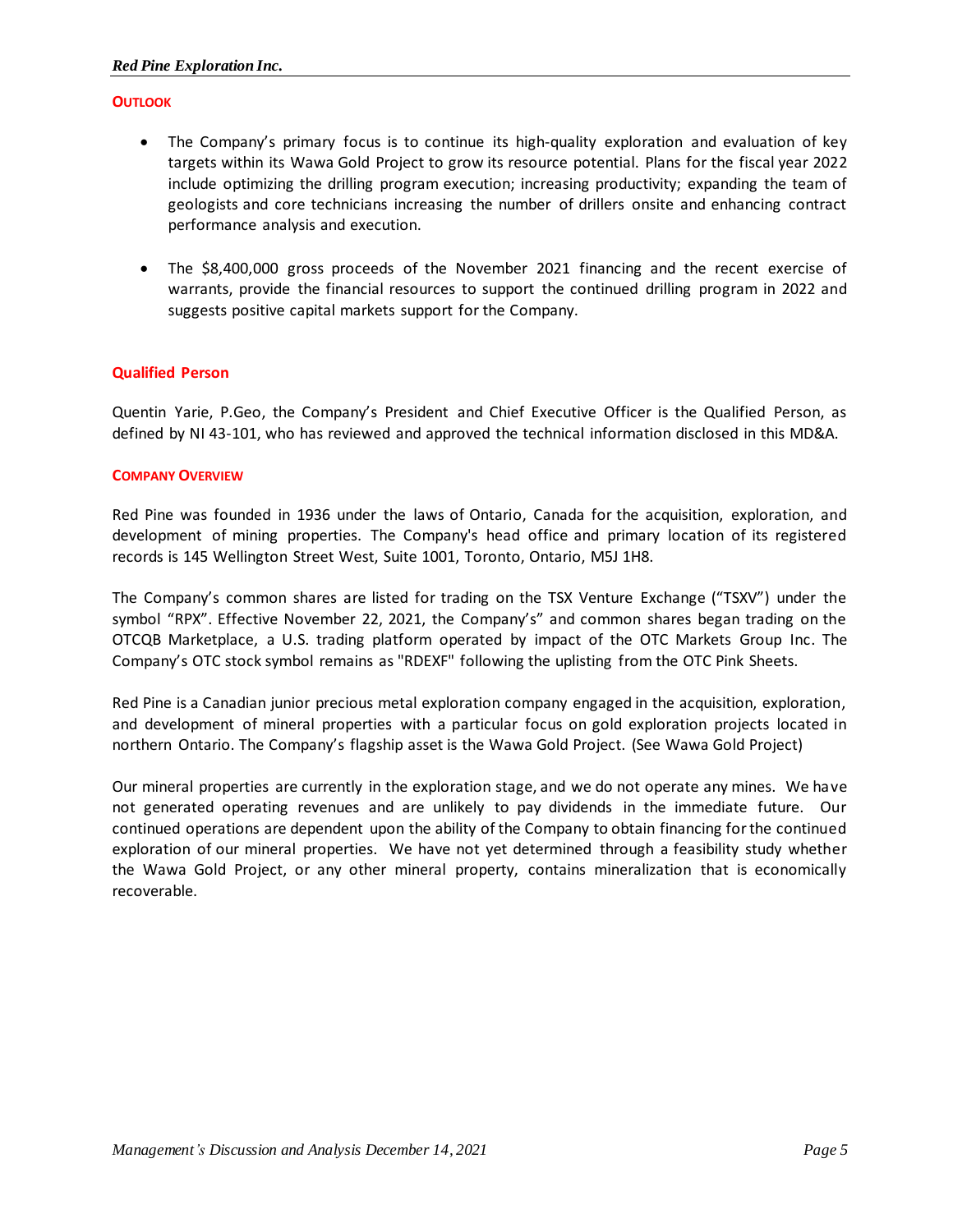# **OVERVIEW OF PROJECTS**

# **Wawa Gold Project**

This property, comprised of over 6,800 hectares, hosts several former smaller scale mining operations with a combined historic production of 419,560 tonnes with a recovered 120,093 oz of gold at an average head grade of 9.04g/t<sup>1</sup> is located approximately 2 kilometres east of the Town of Wawa in northern Ontario.

The property hosts two NI 43-101 compliant resources<sup>2</sup>, Surluga and Minto South, with an indicated gold resource of 230,000 gold ounces grading 5.47 g/t and an inferred resource of 471,000 gold ounces grading 5.39 g/t and presently forms the primary focus of the Company's exploration programs.

On March 30, 2021, Red Pine Exploration Inc., completed a consolidation of the Wawa Gold Project through a definitive securities purchase agreement with the holders of the partnership interests in Citabar Limited Partnership. As a result, Red Pine acquired the 36.69% interest that it did not own, and now holds a 100% ownership interest in the Wawa Gold Project.

Red Pine satisfied the purchase price of the partnership interest of \$12.6 million through the payment of \$11.3 million in cash, the granting of a 2% net smelter return royalty (the "NSR") valued at \$160,000 and the set-off of a \$1.1 million payable to Red Pine by the vendors 1.5% of the 2% NSR is subject to a buyback for a total cost of \$1.75 million.

On June 8, 2021 the Company completed the property purchase agreement to acquire 100% interest in the "War Eagle" mining claims located within the perimeter of the Company's Wawa Gold Project claims. Red Pine purchased all the rights, titles and interests in and to the mineral claims for \$240,000 in cash and the issuance of 83,333 common shares at closing.

# **Other Properties**

The Company holds claims in various other properties which have not been the focus of the Company's exploration programs in recent years including the 100% interest in the Cayenne property in Genoa Township 110 kilometers southwest of Timmins, Ontario, the 100% interest in the Mortimer Property in the Dore Township approximately 110 km southwest of Timmins, Ontario, the 100% interest in the Fern Elizabeth Property located approximately 10 km northwest of Atikokan, Ontario and the 100% interest in the Rand Garrison property located approximately 46 kilometers west of Matheson and 50 kilometers north of Kirkland Lake.

The Company also holds a 1.5% Net Smelter Return on approximately 75 square kilometers of claims 20 km east of the Newmont Borden Gold mine near Chapleau, Ontario.

 $1$  This information is historical in nature and has not been verified by the Company

<sup>&</sup>lt;sup>2</sup> National Instrument 43-101 Technical Report for the Wawa Gold Project, Steven Haggarty, P.Eng Haggarty Technical Services Corp., effective August 18, 2021. The report is available on www.SEDAR.com under Red Pine's profile.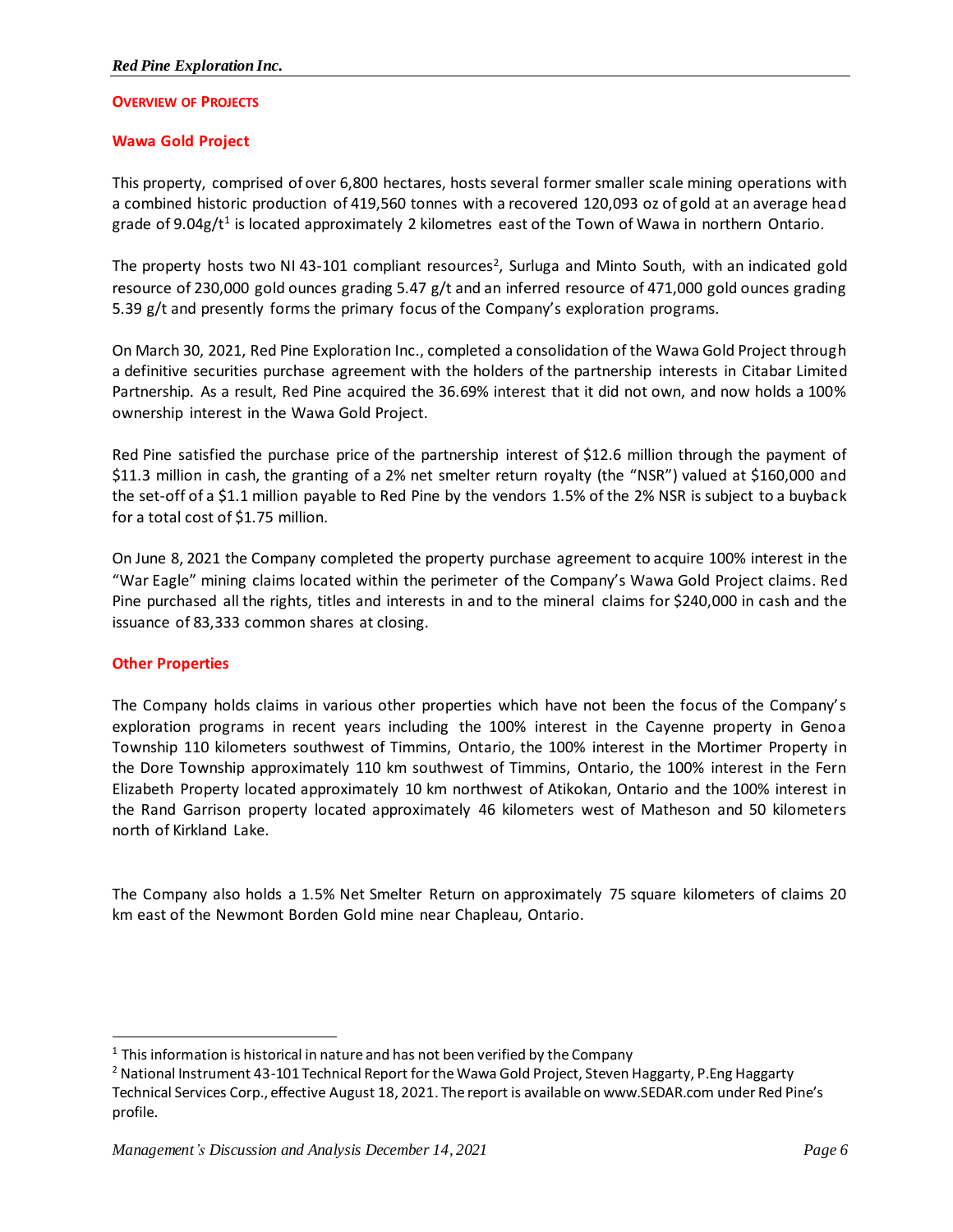# **Exploration Program**

As part of its on-going 2021/2022 exploration drilling program, Red Pine is testing the northern and southern depth extensions of the Surluga Deposit and the Minto Mine South Deposit. Drill rigs have been active at the northern and southern ends of the Surluga Deposit. Drilling in the southern end is able to concurrently test the possible extension of the Minto Mine South Deposit, the newly discovered Sadowski Gold Zone and the down plunge trend of the Surluga Deposit hosted in the Jubilee Shear.

Drilling at the southern end of the Surluga Deposit also resulted in the discovery of the down-dip extension of the Minto Vein in the Minto Mine Shear Zone in hole SD-21-297A, and the discovery of significant mineralization in the Minto Vein in hole SD-21-298A. Additional drilling is necessary to define the size and extent of this new zone of high-grade gold mineralization in the Minto Vein. Hole SD-21-300 continues to expand the mineralized footprints of the newly discovered Sadowski Gold Zone, a newly discovered nearsurface network of quartz veins hosting zones of high-grade mineralization.

At the northern end of the Surluga Deposit, drilling indicated that the Jubilee Shear Zone extends downdip of the current limit of the inferred resource, and that zones of higher-grade gold mineralization could exist in the unexplored down-dip extension of the structure. In addition, in hole SD-21-299, a network of gold mineralized quartz veins was discovered above the Jubilee Shear Zone.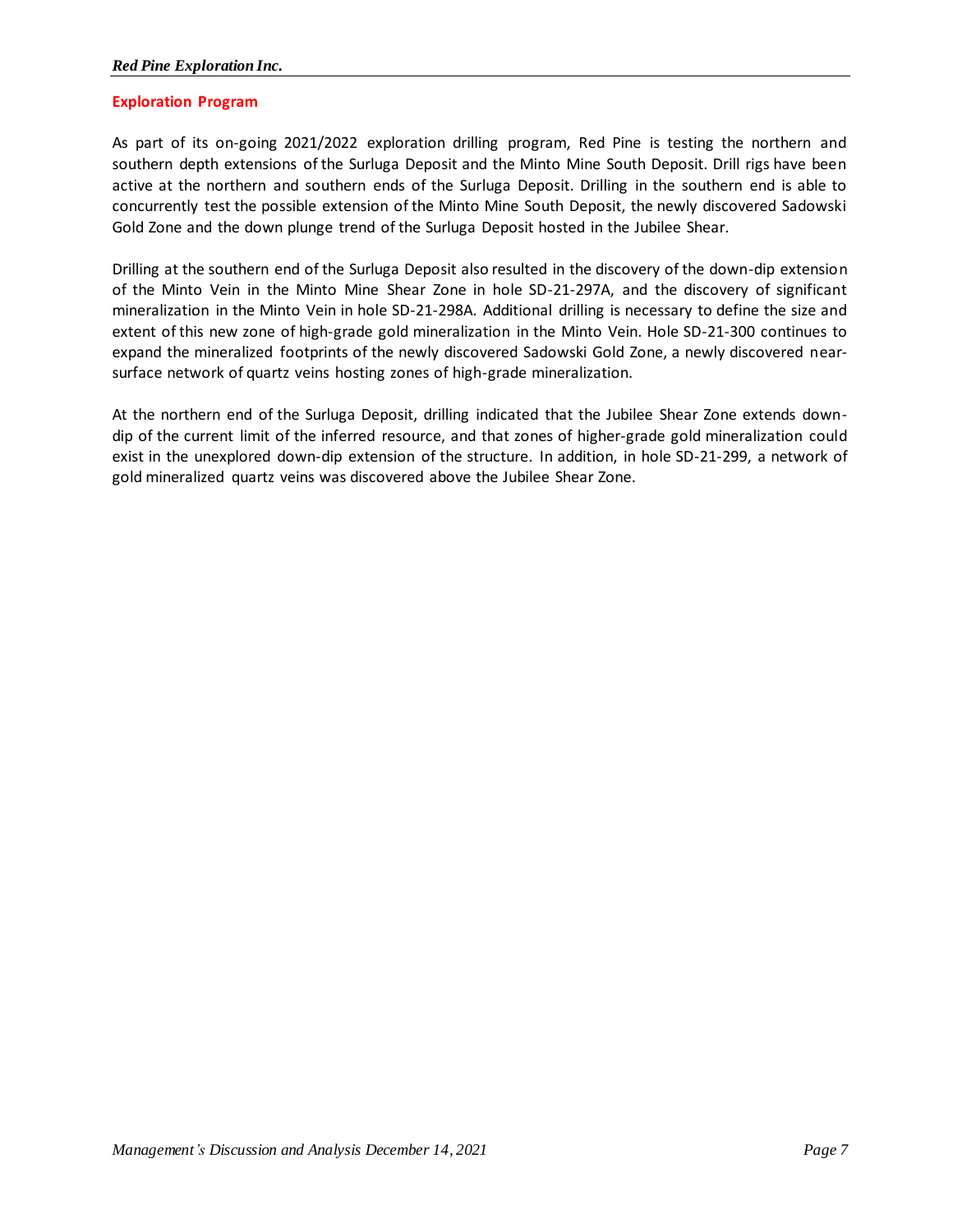### **SELECTED FINANCIAL INFORMATION AND RESULTS OF OPERATIONS**

The Company, in accordance with TSXV policy 2.4, is a Tier 2 mining issuer. Accordingly, the Company has not recorded any revenues, and depends upon share issuances to fund its exploration and evaluation expenditures and administrative expenses.

The following table provides select financial information that should be read in conjunction with the Financial Statements and the audited financial statements for the years ended July 31, 2021 and July 31, 2020:

| For Quarters ended:                       | 31-Oct-2021       | 31-Jul-2021<br>\$ | 30-Apr-2021<br>\$ | 31-Jan-2021<br>\$ |
|-------------------------------------------|-------------------|-------------------|-------------------|-------------------|
| <b>Results of Operations:</b>             |                   |                   |                   |                   |
| Exploration expenditures <sup>(2)</sup>   | 654,717           | 1,983,531         | 12,528,980        | 181,221           |
| Loss and comprehensive loss               | (1, 120, 574)     | (2,634,237)       | (12, 950, 023)    | (384, 159)        |
| Basic and diluted loss per share          | (0.01)            | (0.02)            | (0.20)            | (0.01)            |
| Financial Position - Select Items:        |                   |                   |                   |                   |
| Cash and cash equivalents                 | 1,347,713         | 2,167,354         | 4,921,710         | 137,335           |
| Working capital (deficit) $(1)$           | 1,026,356         | 1,994,922         | 4,317,813         | (287, 723)        |
| <b>Total assets</b>                       | 3,455,477         | 4,276,756         | 6,635,265         | 591,782           |
| Total non-current liabilities             | 84,543            | 111,532           | 152,795           | 175,100           |
| Shareholders' equity (deficit)            | 1,520,708         | 2,496,226         | 4,811,436         | (135, 247)        |
|                                           |                   |                   |                   |                   |
| For Quarters ended:                       | 31-Oct-2020<br>\$ | 31-Jul-2020<br>\$ | 30-Apr-2020<br>\$ | 31-Jan-2020<br>\$ |
| <b>Results of Operations:</b>             |                   |                   |                   |                   |
| Exploration expenditures                  | 384,833           | 771,587           | 732,747           | 546,292           |
| Loss and comprehensive loss               | (505, 145)        | (992, 868)        | (850, 207)        | (900, 340)        |
| Basic and diluted loss per share          |                   |                   |                   |                   |
| <b>Financial Position - Select Items:</b> |                   |                   |                   |                   |
| Cash and cash equivalents                 | 310,378           | 647,920           | 1,426,301         | 2,897,161         |
| Working capital (deficit) $(1)$           | 82,181            | 604,550           | 1,555,950         | 2,513,226         |
| <b>Total assets</b>                       | 877,023           | 1,507,964         | 2,449,809         | 3,618,063         |
| Total non-current liabilities             | 184,874           | 226,127           | 286,261           | 310,803           |

*(1) Working capital is a non-GAAP measure equal to current assets less current liabilities.*

*(2) Exploration expenditures include property acquisitions and sales*

*Management's Discussion and Analysis December 14, 2021 Page 8*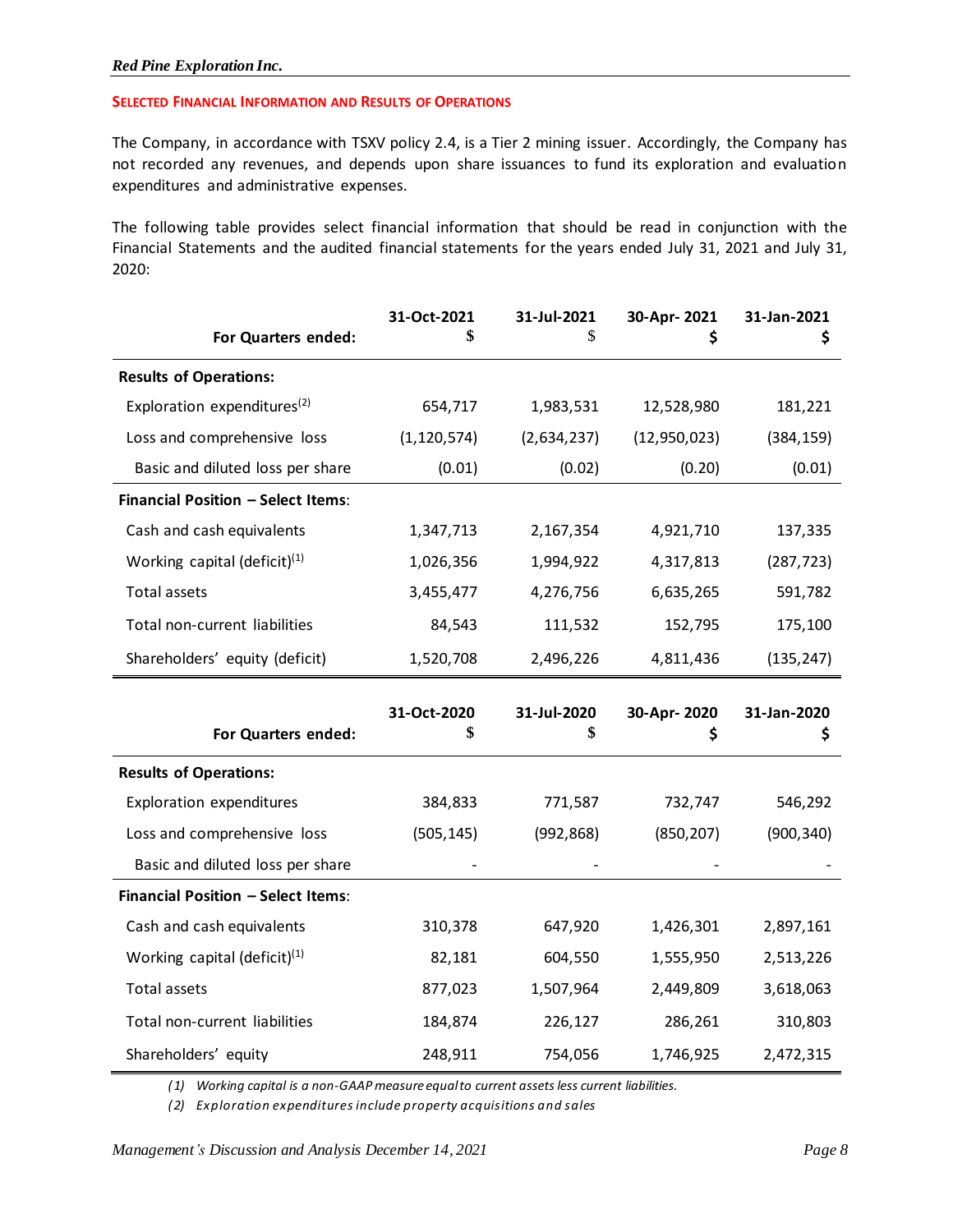The following table summarizes the cumulative exploration and evaluation expenditures the Company has incurred on its mineral properties. The Wawa Gold property expenditures includes all amounts incurred prior to any prorated recovery from the previous joint-venture partner.

|                                 | Wawa Gold<br>Property | Cayenne<br>Property | <b>Other</b><br><b>Properties</b> | <b>Total</b><br><b>Properties</b> |
|---------------------------------|-----------------------|---------------------|-----------------------------------|-----------------------------------|
|                                 |                       |                     |                                   |                                   |
| Balance, July 31 2020           | 43,463,786            | 6,137,686           | 8,482,174                         | 58,083,646                        |
| Property acquisition costs      | 12,424,315            |                     |                                   | 12,424,315                        |
| <b>Exploration expenditures</b> | 2,654,250             |                     |                                   | 2,654,250                         |
| <b>Balance, July 31, 2021</b>   | 58,542,351            | 6,137,686           | 8,805,507                         | 73,162,211                        |
| Property acquisition costs      |                       |                     |                                   |                                   |
| Property sale                   |                       |                     | (1,050,000)                       | (1,050,000)                       |
| <b>Exploration expenditures</b> | 1,704,717             |                     |                                   | 1,704,717                         |
| Balance, October 31, 2021       | 60,247,068            | 6,137,686           | 7,755,507                         | 73,816,928                        |

The following table summarizes the exploration expenditures:

| <b>Exploration expenditures</b>         | <b>Three Months Ended</b><br>October 31, 2021 | <b>Year Ended</b><br>July 31, 2021 |
|-----------------------------------------|-----------------------------------------------|------------------------------------|
| Camp costs                              | 126,448                                       | 447,074                            |
| Closure costs, including asset          |                                               | 335,645                            |
| Compensation                            | 334.652                                       | 558,786                            |
| Drilling, assays and analysis           | 936,169                                       | 821,685                            |
| Equipment costs                         | 196,999                                       | 213,503                            |
| Land management                         | 110,450                                       | 277,584                            |
| Exploration Expenditures <sup>(a)</sup> | 1,704,717                                     | 2,654,250                          |

*(a) Excludes property acquisitions and sales*

In the three months ended October 31, 2020, the Company incurred \$384,833 in exploration expenditures on the Wawa Gold property, but did not conduct any drilling in the quarter.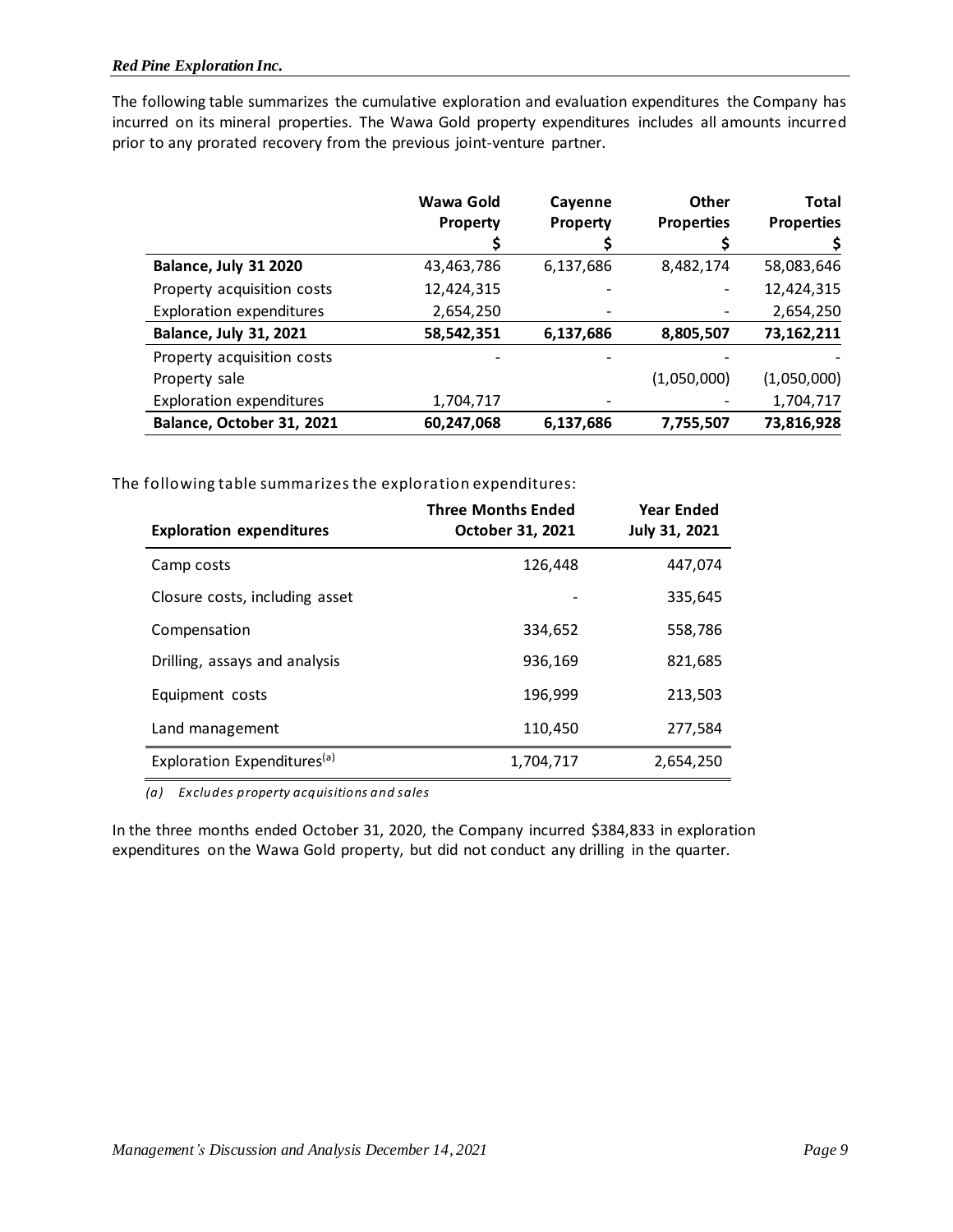### **Discussion of Operations**

During the three months ended October 31, 2021 ('Q1 FY2022') the Company continued the process to advance its exploration and evaluation of its Wawa Gold Project. Below is a summary of significant activities since July 31,2021:

- The Company continued its drilling program and surface exploration activities, while developing plans to expand its drilling and exploration plans.
- The sale of the Talisman-Algoma property generated \$1,050,00 in cash received in Q1 FY2022.

### **LIQUIDITY AND CAPITAL RESOURCES MANAGEMENT**

The Company manages capital through its financial and operational forecasting processes. The Company's capital management objectives, policies and processes remained unchanged from the year ended July 31, 2021.

As at October 31, 2021, the Company had cash of \$1,347,713 (July 31, 2021: \$2,167,354) and an accumulated deficit of \$86,536,480 (July 31, 2021: \$85,711,462) and for the three months ended October 31, 2021 had net cash used in operating activities of \$787,133 (three months ended October 31, 2020 \$309,938).

During the three months ended October 31, 2021, cash used in operating activities of \$787,133 primarily related to gross exploration expenditures of \$1,704,717, which were partially offset by \$1,050,000 cash proceeds from the sale of the Talisman-Algoma property. In the year ended July 31, 2021, cash used in operations was \$16,768,862, which included \$12,242,315 for 36.69% of the Wawa Gold Project it previously did not own and \$2,654,250 for exploration expenditures. The Company completed a private placement in March 2021 for gross proceeds of \$20,026,806, less share issuance costs of \$1,419,245 to fund the ongoing exploration program and the acquisition of the minority interest in the Wawa Gold Project.

Subsequent to October 31, 2021, on November 18, 2021, the Company announced the closing of its "bought deal" private placement (the "Offering") with Haywood Securities Inc. The Offering consisted of 12,923,700 flow-through shares of the Company (the "FT Shares"), including full exercise of the Underwriter's Option, at a price of \$0.65 per FT Share, such FT Shares qualifying as "flow-through shares" (within the meaning of subsection 66(15) of the Income Tax Act (Canada)), for aggregate gross proceeds of \$8,400,405.

From October 31, 2021 through December 14, 2021, the Company received notice of the exercise of 6,159,033 warrants of the 9,933,945 warrants expiring on December 31, 2021, with an exercise price of \$0.50 per common share. This represents 62% of the warrants being exercised for gross proceeds of \$3,079,516.

#### **SHARE CAPITAL AS AT DECEMBER 14, 2021**

The Company's issued and outstanding shares increased from July 31, 2021 as a result of the financing completed on November 18, 2021 and the exercise of warrants expiring December 31, 2021. The issued and outstanding shares status is summarized below:

| Issued and outstanding as at | July 31, 2021     | 95,919,403  | common shares |
|------------------------------|-------------------|-------------|---------------|
| Financing closed             | November 18, 2021 | 12,923,700  | common shares |
| Warrants exercised by        | December 14, 2021 | 6,159,033   | common shares |
| Issued and outstanding as at | December 14, 2021 | 115,002,130 | common shares |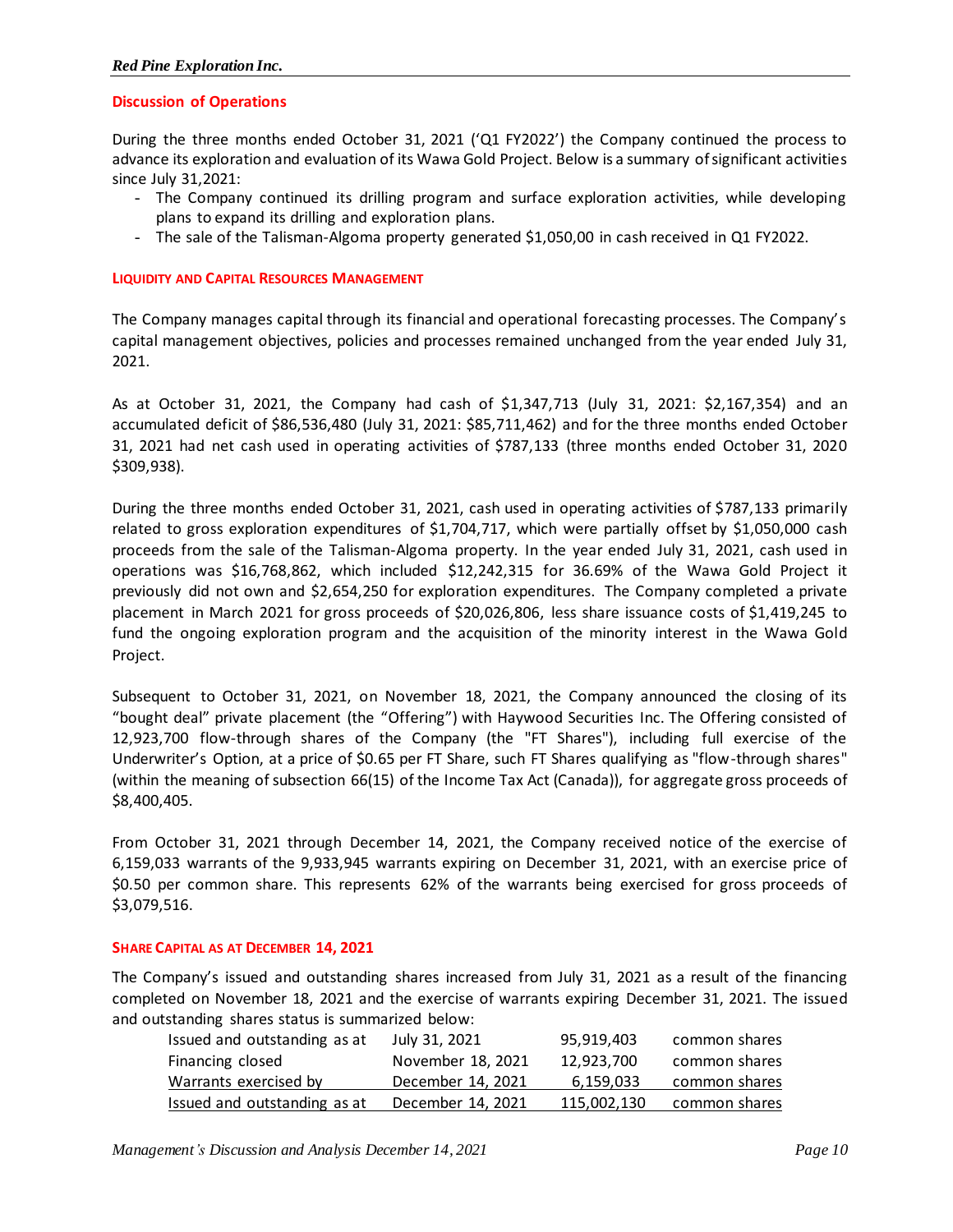### **MARKET TRENDS**

The Company's future financial performance is dependent on many external factors including the markets for precious metals. The markets for these commodities are volatile and difficult to predict as they are impacted by many factors including international political, social and economic conditions and the COVID-19 pandemic. These conditions, combined with volatility in the capital markets, could materially affect the future financial performance of the Company.

### **OFF-BALANCE SHEET ARRANGEMENTS AND CONTRACTUAL OBLIGATIONS**

The Company does not have any off-balance sheet arrangements, including any arrangements that would affect the liquidity, capital resources, market and credit risk support or other benefits.

### **RISK FACTORS**

The Company's principal activity of mineral exploration and development is considered to be very high risk and the mining industry in general is intensely competitive in all its phases. Companies involved in this industry are subject to many and varied types of risks, including but not limited to, environmental, commodity prices, political and economic. Additional capital will be required to fund continuing operations and advance the exploration and development activities at the Wawa Gold Project and for other prospective properties.

The Company's risk factors are consistent with those disclosed and referred to in the Company's consolidated financial statements and MD&A for the year ended July 31, 2021 and filed on SEDAR at [www.sedar.com.](http://www.sedar.com/)

The Company has not entered into any specialized financial arrangements to minimize its investment risk, currency risk or commodity risk.

There have been no changes in the risk management or in any of the risk management policies and risk factors since the October 19, 2021 date of the MD&A for the year ended July 31, 2021, except with regard to the potential impact of COVID-19 as noted below.

The COVID-19 pandemic has had a significant impact on the global economy and commodity and financial markets. To date, a number of mining projects have been suspended as cases of COVID-19 have been confirmed, for precautionary purposes or as governments have declared a state of emergency or taken other actions. If the operation or development of the Wawa Gold Project is unable to obtain the services of staff and vendors required to advance the project, it may have a material adverse impact on the Company's results of operations, financing activities and financial condition.

### **SIGNIFICANT ACCOUNTING POLICIES**

There have been no changes in the Company's significant accounting policies. Please refer to Note  $2 -$ Significant Accounting Policies in the Company's Consolidated Financial Statements for the years ended July 31, 2021 and July 31, 2020 for our policies.